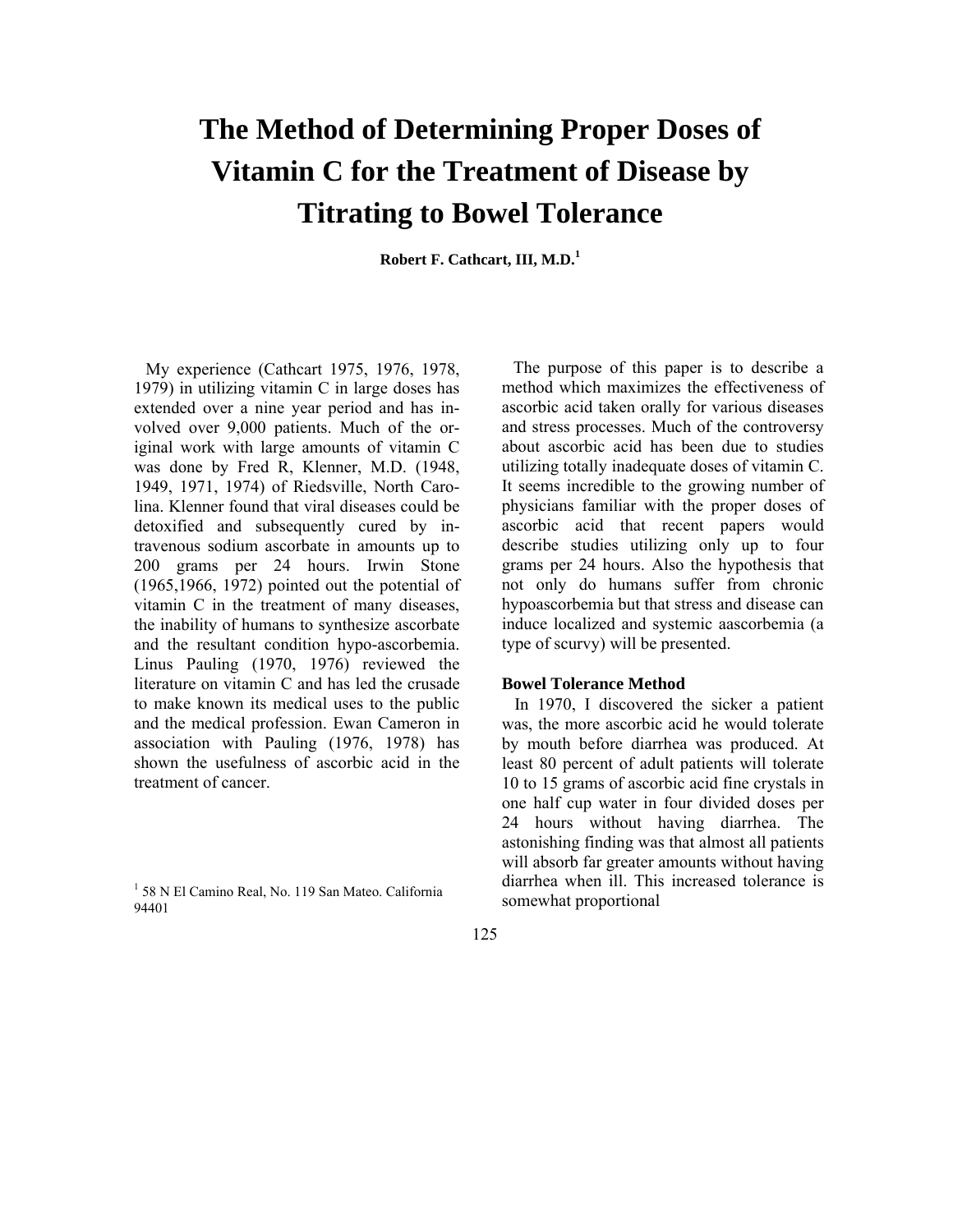to the toxicity of the disease being treated. Tolerance is increased some by stress (e.g., anxiety, exercise, heat, cold, etc.).

Admittedly increasing the frequency of doses increases tolerance perhaps to half again as much; but the tolerance exceeding sometimes 200 grams per 24 hours was totally unexpected. Representative doses taken by patients titrating their ascorbic acid intake between the relief of most symptoms and the production of diarrhea were as follows:

| TABLE 1                     |
|-----------------------------|
| USUAL BOWEL TOLERANCE DOSES |

| <b>CONDITION</b>                 | <b>GRAMS PER</b>  | <b>NUMBER OF DOSES</b> |    |
|----------------------------------|-------------------|------------------------|----|
|                                  | <b>24 HOURS</b>   | <b>PER 24 HOURS</b>    |    |
| normal, well                     | 15<br>4           | 4                      |    |
| mild cold                        | $30 \cdot$<br>-60 | 6                      | 10 |
| severe cold                      | $60 \cdot 100$    |                        | 15 |
| influenza                        | $100 \pm 150$     |                        | 15 |
| ECHO, coxsackie virus            | $100 \pm 150$     |                        | 15 |
| mononucleosis                    | $150 - 200 +$     | 12                     | 18 |
| viral pneumonia                  | $150 \cdot 200+$  | 12                     | 18 |
| hay fever, asthma                | $15 - 25$         | 4                      | 8  |
| burn, injury, surgery            | $25 \cdot 150$    | 6                      | 15 |
| anxiety, exercise and other mild | 25<br>15          |                        | 6  |
| stresses                         |                   |                        |    |
| cancer                           | $15 - 100$        |                        | 15 |
| ankylosing spondylitis           | $15 - 100$        |                        | 15 |
| rheumatoid arthritis             | 100<br>15         |                        | 15 |
| bacterial infections             | $30 \cdot 200+$   | 10                     | 18 |

It was found that maximum relief of symptoms, the most shortening of the course of the disease, and the greatest reduction in complications could be obtained by the oral doses just below the point causing diarrhea. This titration to bowel tolerance is usually easily sensed by the patient. In many conditions symptoms are markedly suppressed but will return rapidly if the dose levels are not maintained long enough. In the case of very toxic diseases, doses may have to be taken every half hour. Even short delays in taking these doses may prolong the disease. The necessary duration of treatment is usually also easily sensed by patients.

## **Aascorbemia**

*The term "aascorbemia" is coined to mean complete absence of ascorbate from the blood. It accompanies the "acutely and chronically induced scurvy" discussed.*

The object of this titration to bowel tolerance is to eliminate the "toxicity" of the disease and to maintain a high level of ascorbate in all tissues of the body especially the tissues directly involved by the disease process. Bearing in mind that almost continual sipping of ascorbic acid would be optimum especially with the more toxic dis-

|                       | $\sim$ - $\sim$ |    |
|-----------------------|-----------------|----|
| $\overline{4}$<br>15  | 4               |    |
| $30 \cdot$<br>60      | 6               |    |
| $60 \cdot 100$        | 8               | 15 |
| $00 \blacksquare 150$ | 8               | 15 |
| $00 \blacksquare 150$ | 8               | 15 |
| $0+$                  | 12              | 18 |
| $0+$                  | 12              | 18 |
| 15 -<br>- 25          | $\overline{4}$  |    |
| $25 \cdot 150$        | 6               | 15 |
| 15<br>25              | 4               |    |
| $15 - 100$            | 4               | 15 |
| $15 - 100$            | 4               | 15 |
| 100<br>15             | 4               | 15 |
| $+$                   | 10              | 18 |
|                       |                 |    |

eases, for practical purposes compromise to the number of doses listed often suffices. Apparently there is an almost unbelievable and unappreciated potential draw by diseased tissues on ascorbic acid. Only by fully satisfying this "need" of stressed tissues can the condition of aascorbemia and localized scurvy be absolutely prevented. Fully satisfying this need probably accounts for the striking amelioration of symptoms just before bowel tolerance is reached. This need for ascorbate is probably the reason many toxic diseases or stressful situations produce complications or even secondary diseases later on. The induced aascorbemia may predispose to pneumonia, heart attacks, phlebitis, Guillian-Barre syndrome and perhaps rheumatoid arthritis and cancer.

It is my custom to speak of 20 to 100 gram colds, etc. A 100 gram cold would mean that the patient is capable of ingesting 100 grams of ascorbic acid per 24 hours at the peak of the disease. In the case of systemic viral infections, it is often more important to properly estimate what gram disease it is and persuade the patient to take adequate doses than to know what virus is being treated.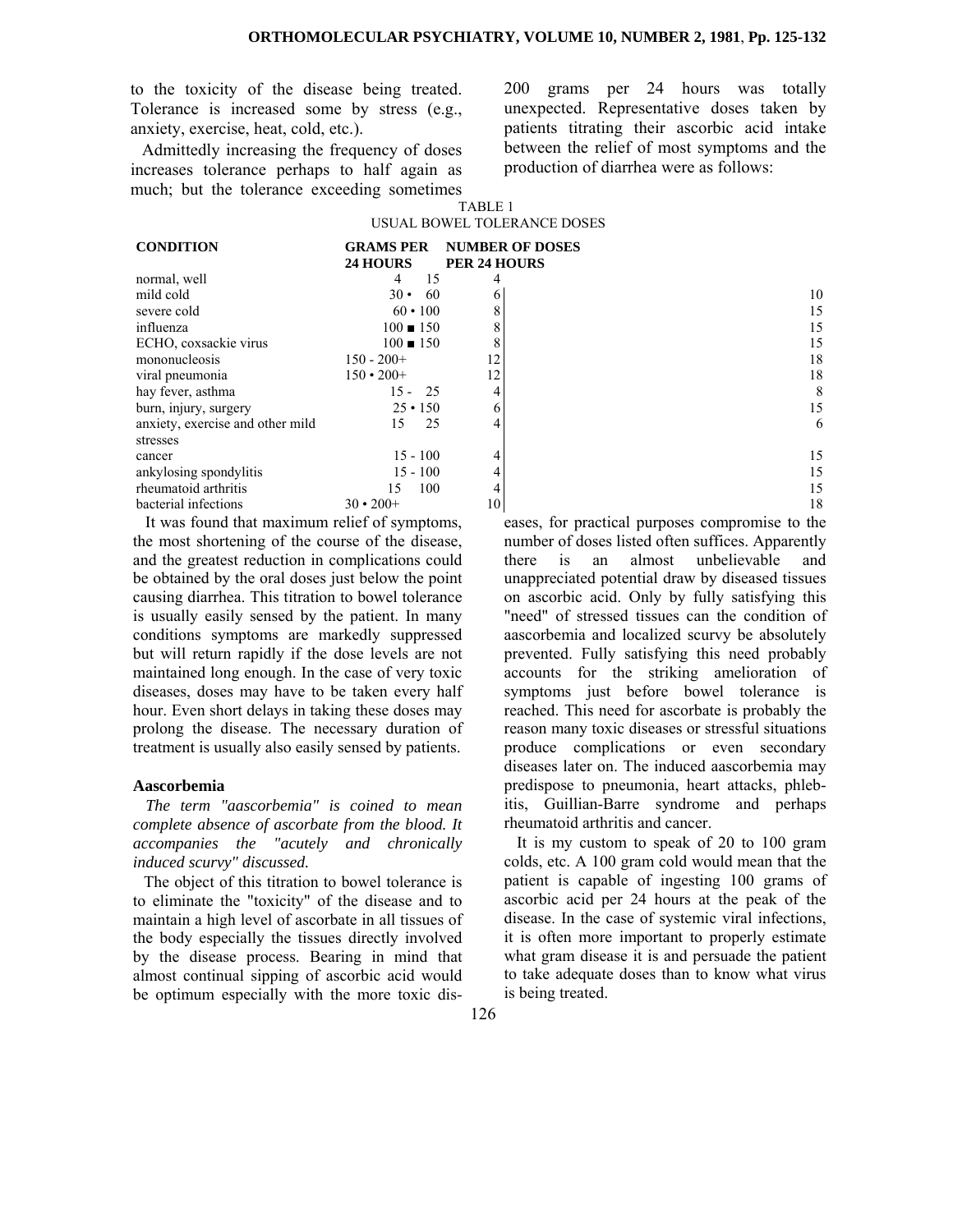A patient who learns to start titrating at the earliest symptoms of a disease will have the best results. Nevertheless, adequate doses will usually reduce symptoms even late in the disease.

By this method large amounts of ascorbate are spilled in the urine; but this is necessary to push adequate amounts of ascorbate into the tissues of the very seat of the disease and maintain full vitamin C functions. One who argues that ascorbate can have no effect above renal threshold misses the point entirely and would, I suppose, maintain that one could not become more intoxicated on ethyl alcohol above renal threshold. Also, large amounts of ascorbate in the urine will prevent many kidney and bladder infections.

In the case of the more "toxic" conditions, half-hourly doses may be necessary. Absorption and presumably destruction of ascorbate occur so rapidly as to require this frequency of doses for adequate amounts of ascorbic acid to keep the diseased tissues saturated without requiring too large doses that produce diarrhea. Even short delays in taking these doses may prolong the disease and reduce the effectiveness of ascorbic acid in blocking symptoms.

Infants and children tolerate ascorbic acid remarkably. I encourage the use of water rather than juice because the unsweetened taste aids in helping the patient select the proper dose. Juice is allowed only if the child refuses doses otherwise. Children 10 years old take adult doses; most teenagers take half again as much as adults. Older adults often tolerate ascorbic acid less well and more frequently require intravenous ascorbate. Young children refusing to take oral ascorbic acid often will subsequently take oral doses after intramuscular injections of ascorbate. Although this method of persuasion seems cruel it is better than the complications of serious diseases and probably hurts no more than a penicillin shot.

## **IM and IV Injections**

Per gram intravenous and intramuscular sodium ascorbate is more effective than oral ascorbic acid, (Klenner, 1971; Kalokerinos, 1974). Solutions of sodium ascorbate 250 mg per cc with no preservative except for

EDTA must be used. The volume of a single IM injection can be as much as one could give as a saline shot. Usually 2cc is used; sometimes a little more, sometimes in two sites. The object of the intramuscular injection is to avert a crisis, break the fever, etc. Usually very rapid conversion to oral doses is possible.

In adults, intravenous injections can be made with the same 250mg per cc solutions in pushes of 10cc or very slowly up to 50cc. Care is necessary here to make sure that the vein does not hurt as the injection is made and that the patient does not dehydrate or have tetany.

IV bottles can be prepared by using lac-tated Ringers', one half normal saline, or normal saline and diluting solutions to 60 grams sodium ascorbate per liter. At this concentration sterile water can be used but care must be taken to make absolutely sure straight sterile water is never given. These solutions can be run in two to eight hours for a liter. It is my experience that sodium ascorbate intravenously in an edematous patient will usually act as a diuretic. However, one should think about the sodium and examine the patient frequently. The most frequent difficulty is dehydration or tetany from running solutions too rapidly. Oral water will prevent dehydration. A 10cc vial of calcium gluconate one gram should be added to one bottle per day if solutions are run more than one day. Remember that most patients will convert to oral doses of ascorbic acid rapidly. In some cases such as severe viral or bacterial pneumonias, one may want to give IV solutions of ascorbate at the same time that oral doses are being given.

## **Mononucleosis**

Mononucleosis responds dramatically to ascorbic acid although the doses required can be very high. Early in this study a 23 year old, 98 pound female librarian with severe mononucleosis claimed to have taken two heaping tablespoons every two hours consuming a full pound of ascorbic acid in two days. She felt mostly well in three to four days although she had to continue about 20 to 30 grams a day for about two months.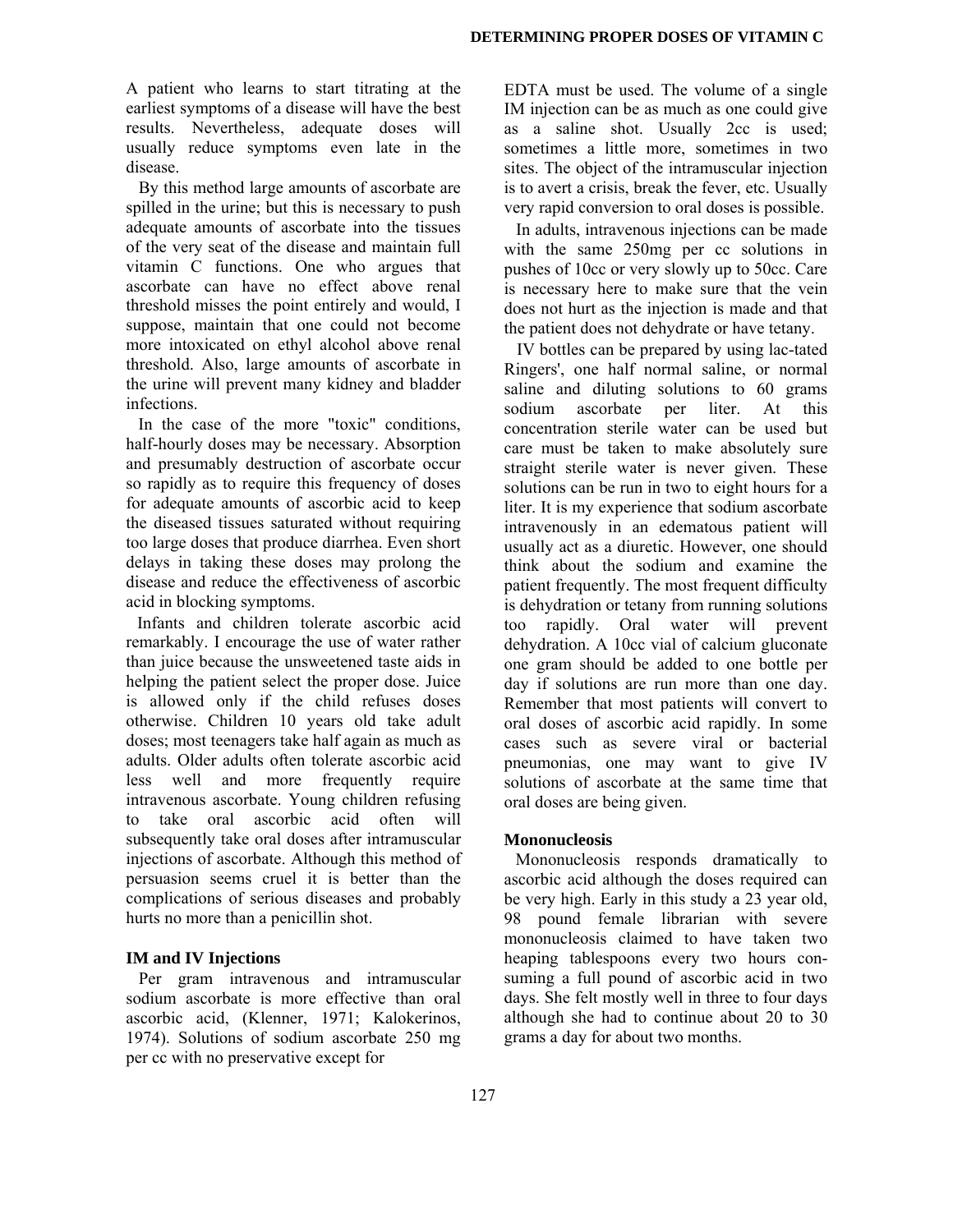Most cases do not require maintenance doses for more than two to three weeks. The duration of need can be sensed by the patient. Professional ski patrol patients can be back on the slopes in a week. I care mostly that they carry their boda bags full of ascorbic acid in solution on the hills with them so as to keep the disease detoxified almost completely while the infection persists. Lymph nodes and the spleen return to normal rapidly.

# **Viral Hepatitis**

Viral hepatitis of all types, in my experience, is one of the easiest diseases for ascorbic acid to cure. A difficulty is that hepatitis often causes diarrhea; so titrating to bowel tolerance is more difficult. However, with experience one judges what gram disease it is and gives this amount regardless of diarrhea. This amount could be from 40 to 100 grams. It becomes obvious whether it is the disease or the ascorbic acid causing the diarrhea very soon. There is usually a paradoxical stopping of the diarrhea within a day or two. If too much difficulty is experienced in judging the dosages, intravenous ascorbate is extremely effective. Stools and urine return to normal color within two to three days in acute cases. Chronic cases take longer but in my experience respond rapidly. In acute cases the patient will usually feel fairly well in two to four days but it usually takes the jaundice about six days to clear. There would appear to be a staining of the skin that persists even though physical findings and laboratory results return rapidly to normal. SCOT and SCPT values so high as not to be measurable rapidly fall and reflect objectively the subjective feelings of the patient.

# **Gastroenteritis**

Gastroenteritis of viral origin responds very rapidly but one must titrate boldly and anticipate paradoxical stopping of the diarrhea. If titration starts in the first hour of the disease, experienced ascorbic acid takers may never develop the diarrhea and only suspect what they have avoided because of the disease being epidemic. These diseases may require 60 to 150 grams of ascorbic acid to almost totally block symptoms. If a patient over-titrates and develops diarrhea from the ascorbic acid, the change in character of the diarrhea to a relatively painless, less foul, more like a watery enema diarrhea, and generalized relief of malaise signals that the doses should be lowered.

Other acute self limiting viral diseases respond similarly when the patient titrates properly. Antihistamines and decongestants should be used when appropriate.

Belfield and Stone (1975) have observed similar results in veterinary medicine with usually fatal viral diseases when intravenous ascorbate is utilized.

# **Bacterial Infections**

Ascorbic acid should be used in conjunction with the appropriate antibiotic. The effect of ascorbic acid is synergistic with antibiotics and would appear to broaden the spectrum of antibiotics considerably. The incidence of allergic reaction to penicillin in patients "saturated" with ascorbate is almost zero. One must understand that ascorbate does not always effectively protect against allergic reactions until the patient has titrated up to bowel tolerance. If a patient has an allergic reaction to penicillin before bowel tolerance is reached subsequent "saturation" with ascorbate in conjunction with usual medications will more rapidly than expected resolve the reaction. It is especially interesting that mononucleosis would appear to cause more rapid destruction of ascorbate than other commonly encountered viral diseases. The high incidence of allergic reaction to penicillin in patients mistakenly given penicillin when they have mononucleosis is usually prevented by saturation with ascorbic acid. It is probable that this high incidence of allergic reaction to penicillin in mononucleosis patients is due to the tremendous draw on ascorbate by the disease.

It has been my experience the indications for ampicillin are markedly reduced by ascorbic acid because of the synergism with penicillin K and C.

# **Candida Albicans**

Candida infections occur less frequently in patients being treated with antibiotics if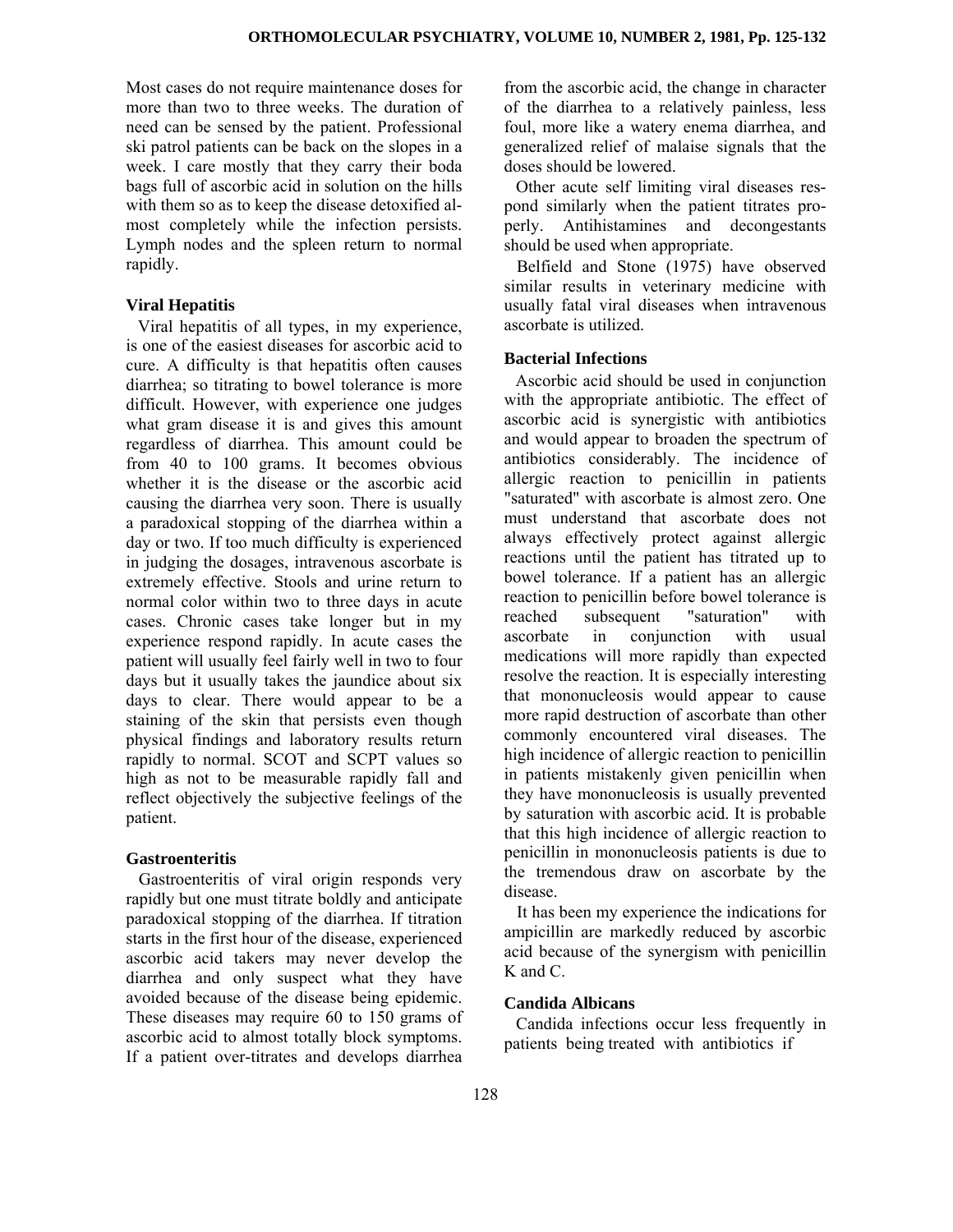bowel tolerance doses of ascorbic acid *are*  simultaneously used. Ascorbic acid seems to have little effect on established Candida infections. It should be used, nevertheless, to help the patient with the stress of the disease.

## **Fungus Infections**

Although ascorbic acid should be given in some form in some way to all sick patients to help them meet the stress of the disease, it is my experience that ascorbate has little effect on the primary fungal infection. It will probably be found certain complications can be reduced in incidence. It may be found that appropriate antifungal agents will penetrate tissues saturated in ascorbate better.

## **Trauma, Surgery**

Swelling and pain from trauma and surgery is markedly reduced by bowel tolerance doses of ascorbic acid. Doses should be given a minimum of six times a day. More major surgeries should require intravenous sodium ascorbate postoperatively. The effect of ascorbate on anesthetics should be studied. Barbiturates and many narcotics are blocked. Refer to the work of Libby and Stone (1977). The need for these substances postoperatively is greatly reduced.

## **Cancer**

I have avoided the treatment of cancer patients for legal reasons; however I have given nutritional consults to a number of cancer patients and have observed an increased bowel tolerance to ascorbic acid. Were I treating cancer patients, I would not limit their ascorbic acid ingestion to a set amount but would titrate them to bowel tolerance. Ewan Cameron's advice against giving cancer patients with widespread metastasis large amounts of ascorbate too rapidly at first should be heeded. He found that sometimes extensive necrosis or hemorrhage of the cancer could kill the patient if the vitamin was started too rapidly in patients with widespread metastasis. Hopefully, ascorbic acid will become the first treatment given cancer patients and not the last. The nutritional treatment of cancer should not be limited to ascorbic acid.

# **Stress and Disease in General**

After considerable experience with patients in

stressful situations, (Cathcart, 1979) and with diseases producing stress, it is my opinion that saturation with ascorbate continuously has markedly reduced the incidence of secondary complications. It is difficult to prove, but it is my definite impression the incidence of disease months following stress is reduced.

## **Allergies**

Hay fever and asthma are most frequently benefited. Sometimes, pantothenic acid and/or vitamin B6 is helpful in acting syner-gistically with ascorbic acid. Frequently, hay fever and asthma are benefited at dose levels lower and more comfortable than bowel tolerance doses. However, treatment should be begun with bowel tolerance doses at least six times a day so that the response of some more difficult cases will not be missed.

#### **Back Pain from Disc Disease**

Greenwood (1964) observed that one gram a day would reduce the incidence of necessary surgery on discs. At bowel tolerance levels, ascorbic acid more markedly reduces pain about 50 percent and lessens the difficulties with narcotics and muscle relaxants. It is not the total answer for back pain patients however.

# **Ankylosing Spondylitis and Rheumatoid Arthritis**

Bowel tolerance is increased by ankylosing spondylitis and rheumatoid arthritis. Clinical response varies. Sometimes, these diseases are put into remission; sometimes not. I would advise the patient's increased needs for ascorbate be met regardless.

## **Scarlet Fever**

Three cases with typical sandpaper-like rash, peeling skin, and diagnostic laboratory findings of scarlet fever have responded within an hour or overnight. It is thought this immediate response is due to the neutralization of the small amount of residual streptococcus toxin causing the disease.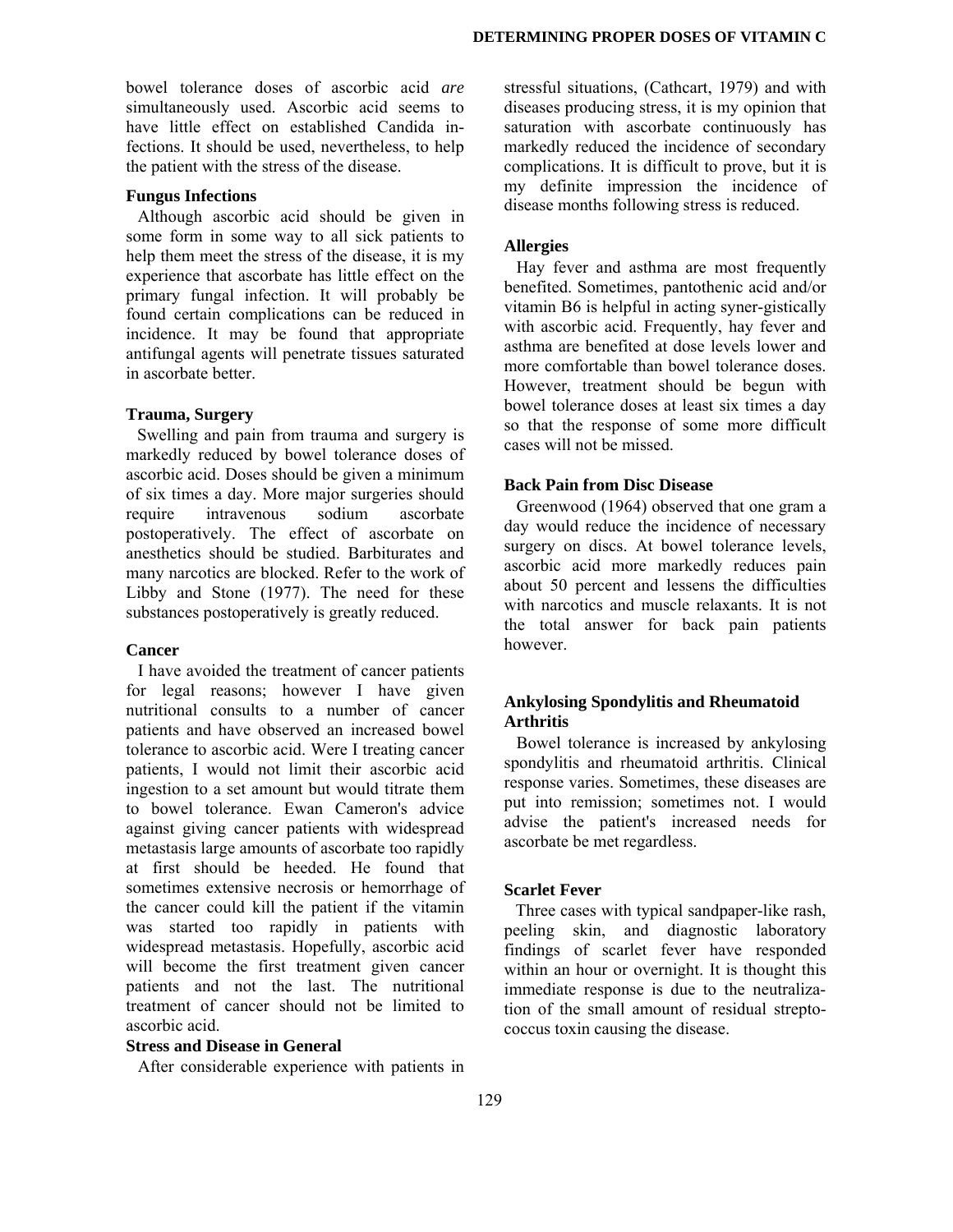# **Herpes: Cold Sores, Genital Lesions, and Shingles**

Acute herpes infections are usually ameliorated with bowel tolerance doses of ascorbic acid. However, recurrences are common especially if the disease has already become chronic. Zinc in combination with ascorbic acid is more effective for herpes infections.

#### **Crib Deaths (Sudden Infant Death Syndrome)**

I would agree with Kalokerinos (1974) and Klenner (1971) that crib deaths are caused by sudden ascorbate depletions. The induced aascorbemia in some vital regulatory center kills the child. This induced deficiency is more likely to occur when the diet is poor in vitamin C. All of the epidemologic factors predisposing to crib deaths are associated with low vitamin C intake or high vitamin C destruction. I have never heard of a crib death in an infant saturated with ascorbate.

## **Maintenance Doses**

I advise patients to take bowel tolerance doses of ascorbic acid for about a week and observe if anything beneficial happens. Some patients clear sinuses, or get a lift from it, etc. In these cases, doses are reduced to a comfortable effective level. If a patient feels nothing then the amount is lowered to about four grams a day divided in about three to four doses for a good day. During a stressful day, doses are raised to a total of perhaps 10 grams or more. When ascorbic acid crystals are used dissolved in a small amount of plain water, the patient usually develops a taste for the substance that tells him how much to take. At the slightest hint of a threatening viral disease, doses are increased in frequency and to bowel tolerance.

In many patients viral infections still occur despite high ascorbic acid intake, although the symptoms of the disease will be mostly ameliorated. Vitamin A 25,000 iu to 50,000 iu per day should be taken if high doses of ascorbic acid are maintained for more than several months. Supplements of all essential minerals should also be taken along with long-run maintenance doses of ascorbate.

Avoidance of sugar and processed foods will prove valuable if a patient's goal is almost complete prevention of viral diseases.

#### **Complications**

It is my experience that ascorbic acid never causes kidney stones, but in fact, probably prevents them. Acute and chronic urinary tract infections are usually eliminated. One patient in a thousand will experience some dysuria. A small number will have a light rash usually clearing with subsequent doses. Patients with hidden peptic ulcers may have pain but some are benefited. The few patients complaining of canker sores with small doses of vitamin C do not usually have problems with large bowel tolerance closes. Patients with canker sores should be given large doses of vitamin E.

Some patients complaining of acid conditions do not tolerate ascorbic acid. These cases are very few. Older patients will have more nuisance problems with ascorbic acid and have more difficulty reaching bowel tolerance.

Patients started on maintenance doses of ascorbic acid when well will have a moderately high incidence of nuisance complaints. Patients treated with bowel tolerance doses for acute diseases have very few complaints because of the increased tolerance and the marked relief of symptoms. It is my experience that high maintenance doses of ascorbic acid reduce the incidence of gouty arthritis. I have not had difficulties giving large amounts of ascorbic acid to patients with gout.

Almost all of my patients have been Caucasian, so I have no comment on the recent report that ascorbic acid causes certain blood problems in certain non-white groups (Campbell, Steinber, Bower, 1975).

There has been no evidence as Herbert and Jacob (1974) suspected that ascorbic acid destroys vitamin B12.

The major problem, if one wishes to call it a problem, is a certain dependency on ascorbic acid that a patient acquires over a long period of time when he takes large maintenance doses. Apparently, certain metabolic reactions are encouraged by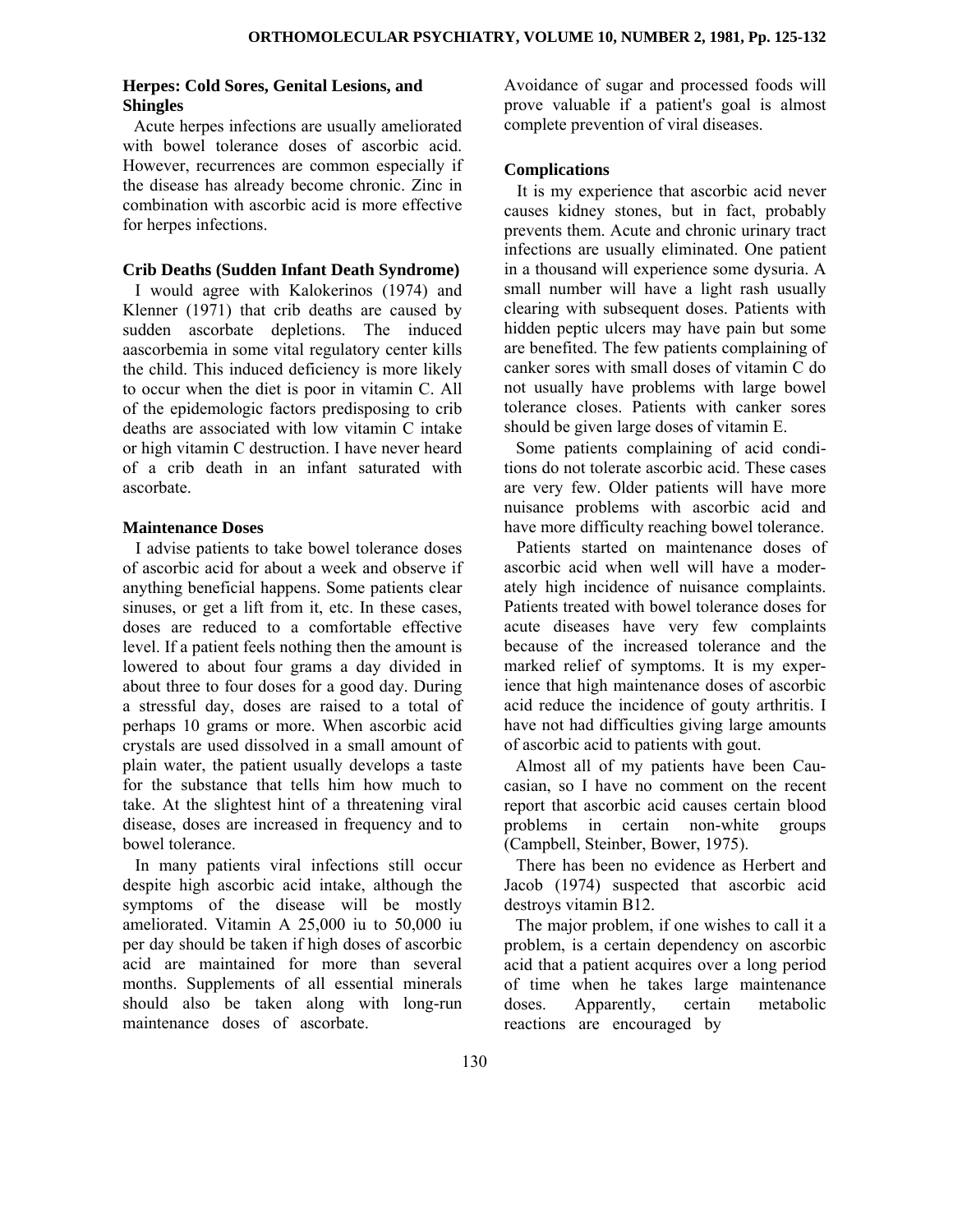large amounts of ascorbate and if the substance is suddenly withdrawn, certain problems result such as a cold, return of allergy, fatigue, etc. Mostly, these problems are a return of problems the patient had before taking the ascorbic acid. Patients have, by this time, become so adjusted to feeling better that they refuse to go without ascorbic acid. Patients do not seem to acquire this dependency in the short time they take doses to bowel tolerance to treat an acute disease. Maintenance doses of four grams per day do not seem to create a noticeable dependency. The majority of patients who take 10 to 15 grams of ascorbic acid per day probably have a certain metabolic need for ascorbate which exceeds the universal human species need.

The major problem feared by patients benefiting from these large maintenance doses of ascorbic acid is that they may be forced into a position when their body is deprived of ascorbate during a period of great stress such as emergency hospitalization. Physicians should recognize the consequences of suddenly withdrawing ascorbate under these circumstances and be prepared to meet these increased metabolic needs for ascorbate in even an unconscious patient. These consequences which may include shock, heart attack, phlebitis, pneumonia, allergic reactions, etc., can be averted only by intravenous ascorbate. All hospitals should have supplies of large amounts of ascorbate for intravenous use to meet this need. The millions of people taking ascorbic acid makes this an urgent priority. Patients should carry warning of these needs in a card prominently displayed in their wallets or should have a Medic Alert type bracelet engraved with this warning. Physicians should, in addition, carefully ask patients' families about the patients' ascorbic acid maintenance doses. Regardless of a physician's philosophical feelings about the usefulness of vitamin C, the physician should not withhold this essential nutrient from patients who have previously adjusted their body's metabolism to their increased needs. It would be like withholding vitamin B12 from a patient with pernicious anemia just because he was hospitalized. In the case of ascorbic acid, the effect would be much more rapid however.

# **Conclusion**

The method of titrating a patient's dosage of

ascorbic acid between the relief of most symptoms and bowel tolerance has been described. This titration method is absolutely necessary to obtain excellent results. Studies of lesser amounts are almost useless. This method cannot by its nature be studied by double blind methods because no placebo will mimic this bowel tolerance phenomenon. The method produces such spectacular effects in all patients capable of tolerating these doses, especially in the cases of acute self-limiting viral diseases as to be undeniable. A placebo could not possibly work so reliably, work in infants and children, and have such a profound effect on critically ill patients. More stable patients will tolerate bowel tolerance doses of ascorbic acid and almost uniformly have excellent results. The more suggestable unstable patient is more likely to have difficulty with the taste.

#### **References**

- BELFIELD, W.O. and STONE, I.: Megascorbic Prophylaxis and Megascor-bic Therapy: A New Orthomolecular Modality in Veterinary Medicine. Journal of the International Academy of Preventive Medicine 2:10-26, 1975.
- CAMERON, E. and PAULING, L.: Supplemental Ascorbate in the Supportive Treatment of Cancer: Prolongation of Survival Times in Terminal Human Cancer. Proc. Natl. Acad. Sci. USA 73:3685- 3689,1976.
- CAMERON, E. and PAULING, L.: The Orthomolecualr Treatment of Cancer: Reevaluation of Prolongation of Survival Times in Terminal Human Cancer. Proc. Natl. Acad. Sci. USA 75:4538- 4542,1978.
- CAMPBELL, G.D. Jr., STEINBERG, M.H. and BOWER. J.D.: Ascorbic Acid Induced Hemolysis in G-6-PD Deficiency. Ann. Int. Med. 82: 810, 1975.
- CATHCART, R.F.: Clinical Trial of Vitamin C. Medical Tribune, June 25, 1975.
- CATHCART, R.F.: Clinical Use of Large Doses of Ascorbic Acid. Presented at the Annual Meeting of the California Orthomolecular Medical Society, San Francisco, February 19,1976.
- CATHCART, R.F.: Vitamin C as a Detoxifying Agent. Presented at the Annual Meeting of the Orthomolecular Medical Society, San Francisco, January 21,1978.
- CATHCART, R.F.: Vitamin C-The Missing Stress Hormone. Presented at the Annual Meeting of the Orthomolecular Medical Society, San Francisco, March 3,1979.
- GREENWOOD, J.: Optimum Vitamin C Intake as a Factor in the Preservation of Disc Integrity. Medical Annals of the District of Columbia 33: 274 276,1964.